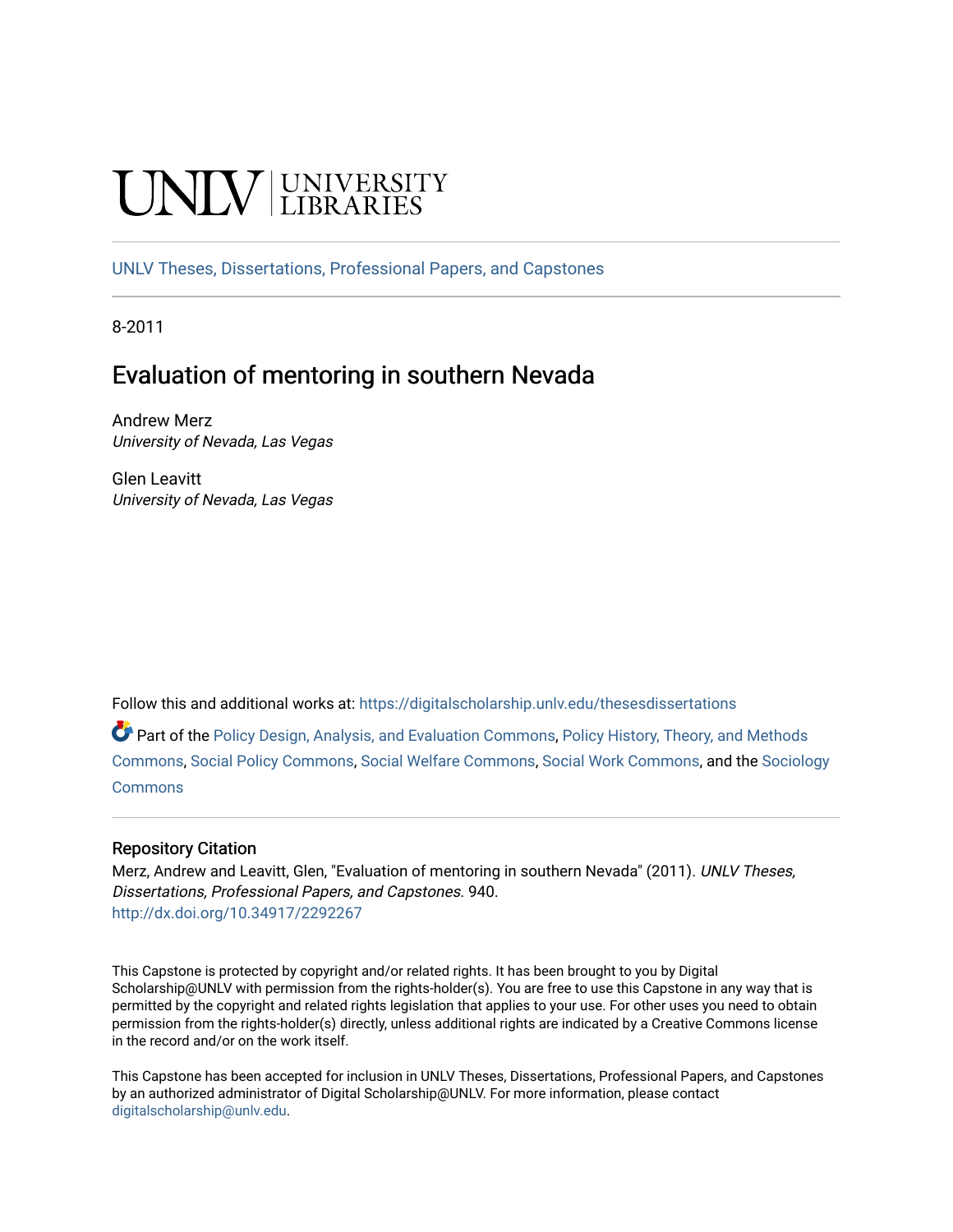### EVALUATION OF MENTORING IN SOUTHERN NEVADA

#### PUA 791

## UNIVERSITY NEVADA LAS VEGAS

SUBMITTED TO

#### DR. CHRISTOPHER STREAM

SUBMITTED BY

ANDREW MERZ

GLEN LEAVITT

AUGUST 15, 2011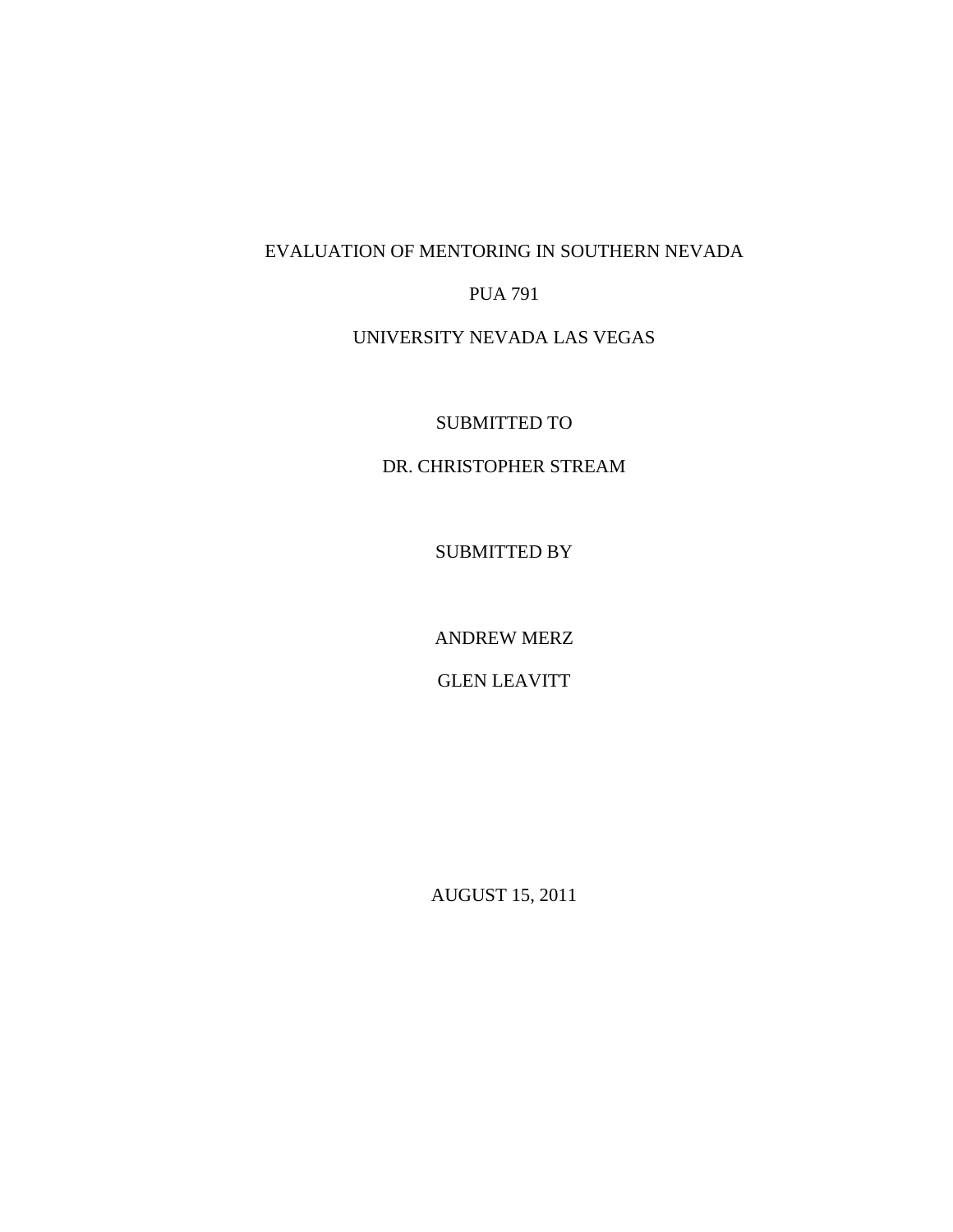#### ABSTRACT

The Southern Nevada Regional Planning Coalition (SNRPC) is charged with the issuance of grants and funding to groups who provide and run mentoring programs in Southern Nevada (which is primarily composed of Clark County.) The SNRPC desires to streamline and regiment this process, as currently it is operated with minimal oversight and regulation. We designed a survey to ascertain what mentoring groups in Clark County consider to be central to mentoring; both within and without their own programs. It is our desire that the SNRPC be able to administer the newly created survey to groups who receive and groups who desire the reception of funding. The results of those surveys will help the SNRPC develop criteria to gauge programs merit in regards to degree of qualification for funding.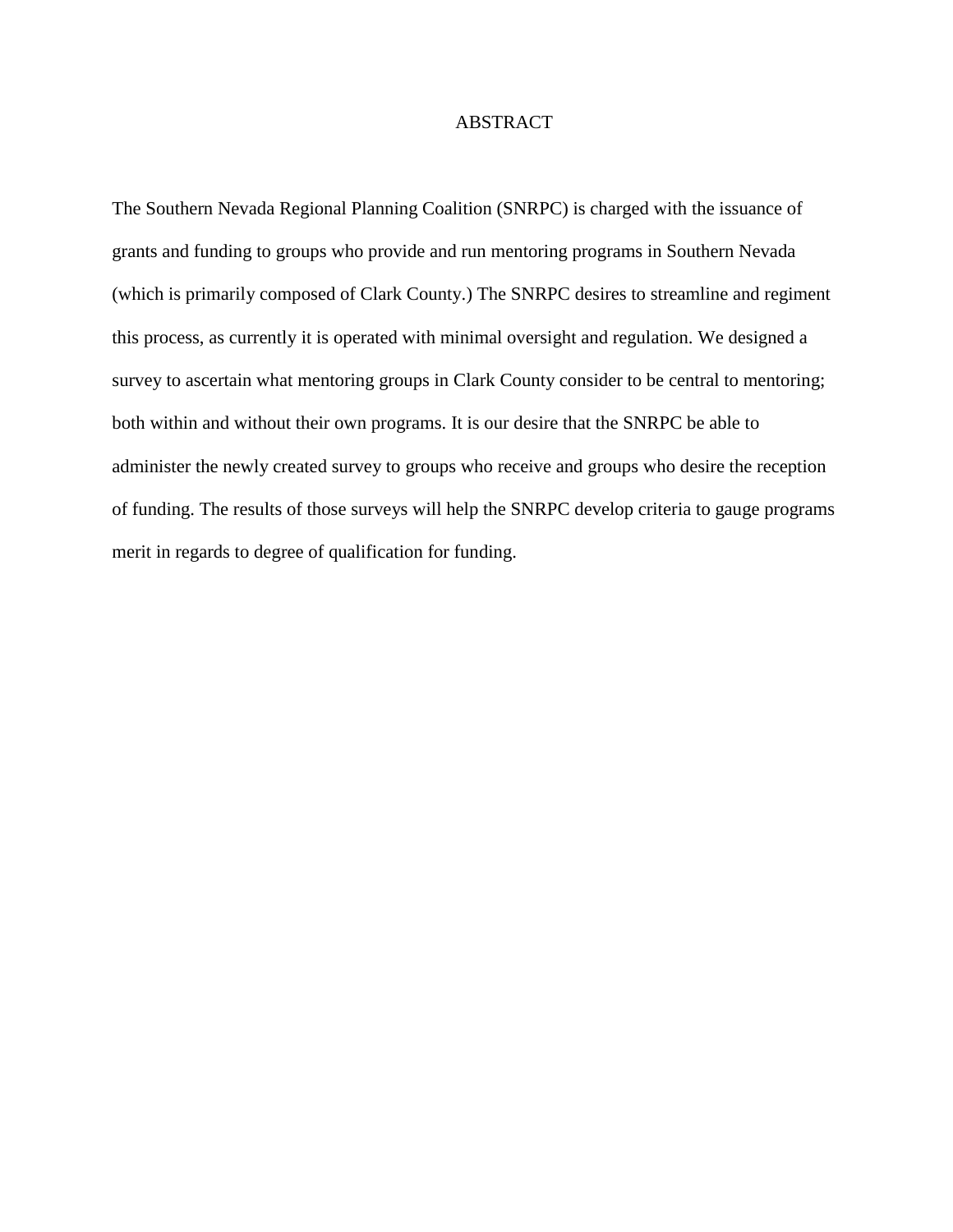Nevada ranks last in the percentage of 18 to 24 year olds who actually graduate high school (US Census, 2005). It was developments similar to those, which prompted the National Public Education Foundation (NVPEF) to set up a meeting of key leaders and stakeholders from Clark County and throughout southern Nevada. The initial 2004 meeting and subsequent meetings into 2005, led to the creation of the "Ready for Life" program.

The Ready for Life (RFL) concept was designed to assemble mentors and mentoring programs in an attempt to boost graduation rates in Nevada. This program was not to employ mentors or house mentoring programs, but to be the clearing house for mentoring programs in the valley. Ready for Life's objective was to locate mentoring groups for their clients. RFL refers to their primary clientele as "disconnected youth." Disconnected youth are described by RFL as youth 16 to 24 years of age, not in school and/or lacking a high school degree (or its equivalent), not working or connected to the legitimate labor market and not having strong connections to caring adults and community supports.

> "Ready for Life participating organizations believe that as they partner together to understand and address, in a holistic way, the academic, social, emotional, and physical needs of youth and families, students will be more likely to graduate from high school and gain appropriate post-secondary education or training to become productive, contributing members of society." (nvpef.org, 2011)

The above paragraph, located on the Nevada Public Education Foundation's webpage, describes RFL and is written to illustrate the impetus behind Ready for Life's strong desire to support the implementation of mentoring programs. In 2007 this concept gained momentum by being officially adopted as the organizational framework for the newly formed regional Committee on Youth. This committee would fall under the control of the Southern Nevada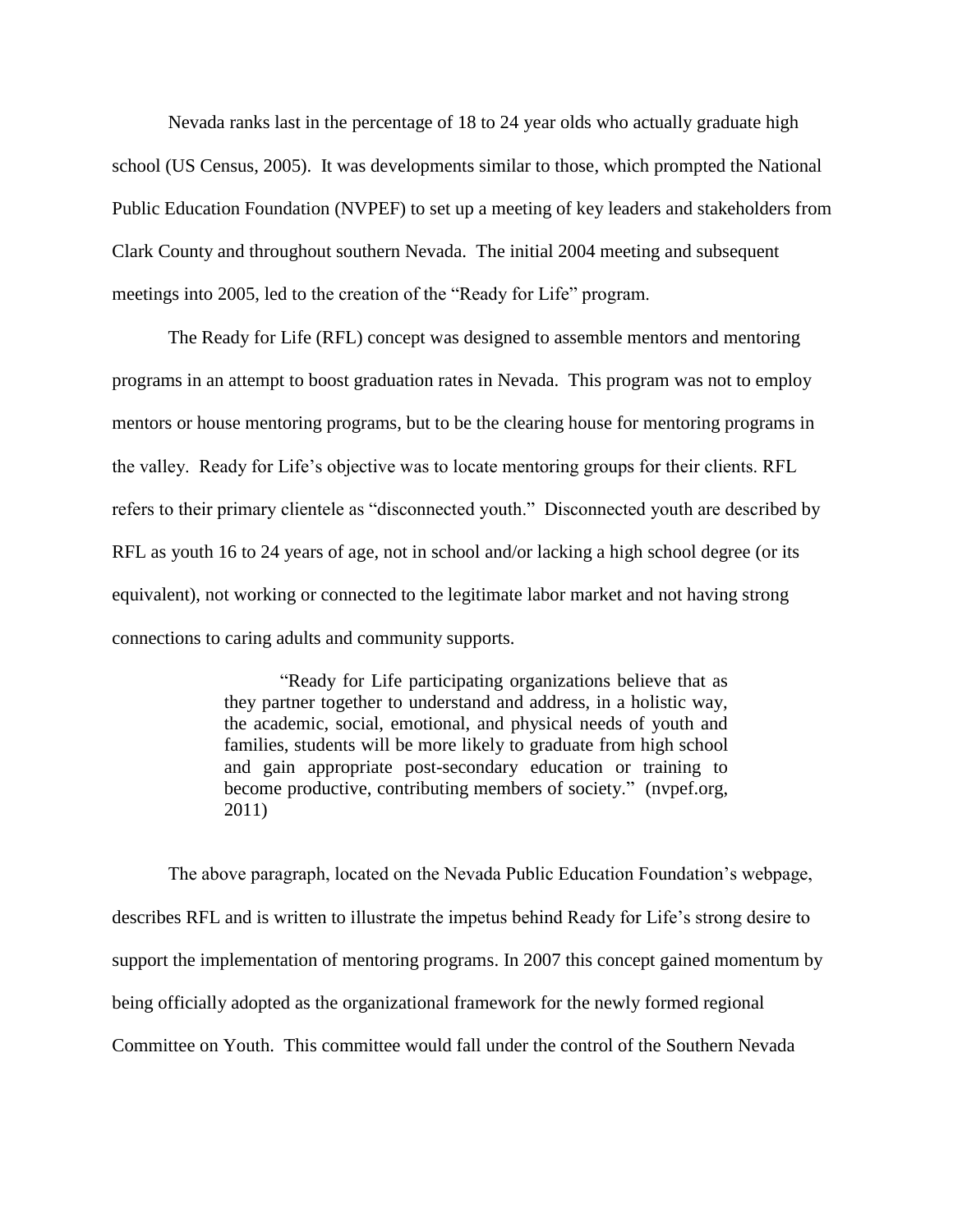regional Planning Coalition (SNRPC) and as a division of the SNRPC; the regional Committee on Youth used Ready for Life's framework.

Under the auspices of the SNRPC, Ready for Life could now take advantage of funding, endorsements and the networking capabilities not previously available to the program during its infancy and prior to its connection to the SNRPC. However, due to the economic climate in Southern Nevada, RFL was unable to fully exercise their newly found capacities. The most recent activity of RFL was in 2008 at its Ready for Life Dropout Summit. Also due to that same economic strife, funding that may have been distributed by to mentoring groups by the SNRPC in the past has since ceased.

With little to no money available for distribution, the SNRPC is determined to make the most of any future funding that might come along and they are in need of a way to determine to whom and how the money should be allocated. Their need for an auditing procedure has not moved forward due to the lack of data to perform proper evaluations of mentoring programs in Southern Nevada.

After meeting with the representatives of the SNRPC, we decided that we needed to look at the future by thinking long term. It was at this time when our group realized the project should be broken down into a five step process consisting of: designing a survey, distributing the survey to mentoring programs or prospective mentoring programs in Southern Nevada, coding and analyzing the responses to the survey, developing a checklist of defined qualifiers and submitting the results, findings and recommendations.

After this deeper analysis we hit our first roadblock: time. Though the RFL group and University of Nevada at Las Vegas' M.P.A. program were well suited, ready, and happy to work with each other for a long time, our group was only signed on for a timeline equivalent to two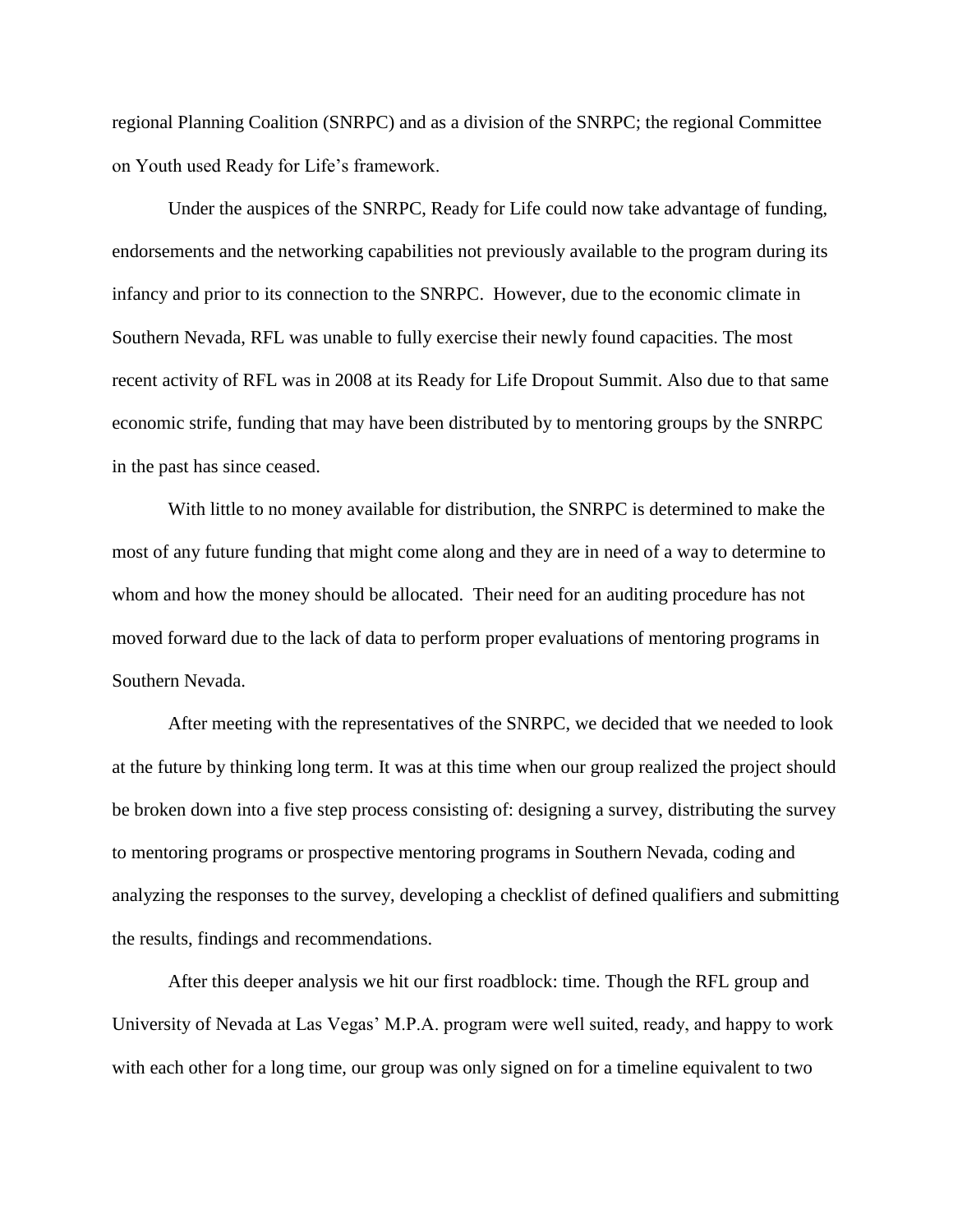scholastic semesters. This short duration placed our backs against the wall and forced our collective hands; it was decided that our group would complete the first step of the five step process: the survey design.

When designing our survey, the questions were formulated to collect data that was both qualitative and quantitative in nature. In order to gain this type of data the survey we designed the survey to be "versatile, allowing the collection of both subjective and objective data through the use of open and closed format questions" (gatech.edu, 2011) Through researching survey design, we formulated the survey considering six basic points: clarity, the leading nature of the question, how the question is phrased, whether the question is embarrassing to answer, is the question leave room for a hypothetical response and whether the question promotes prestige or "feel good" bias. (gatech.edu, 2011)

First, we designed all the questions to be as clear as possible. Although we do not believe that a survey would intentionally be designed to be confusing; if the question is ambiguous the responses could be misinterpreted. Misinterpretation will allow for responses which are not related to each other or the topic which we are attempting to analyze. For example: our survey asks the question, "Does your organization require background checks for mentors?" When developing this question there was some debate as to whether we should add the "for mentors" element to the question. However, it was determined that if that element was absent, the question could be interpreted as "does your organization require background checks for those receiving mentoring." Although this information might be useful in some way, it was not useful to the end we were trying to eventually reach.

Secondly, we sought to avoid leading questions. This was done by the use of open ended questions that required a thoughtful response. For example we ask the question, "What are the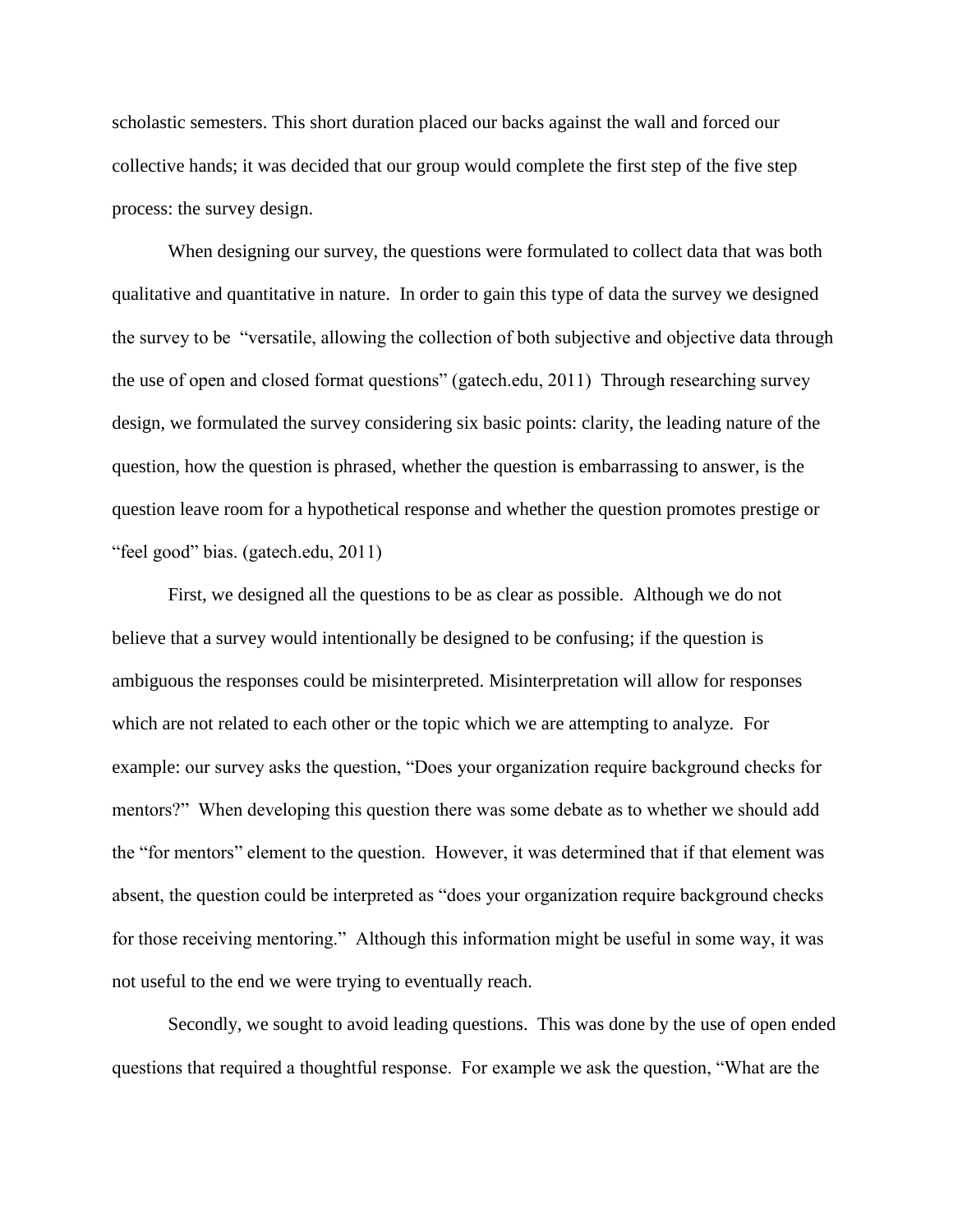benchmarks for effective mentoring?" If we were to make this a leading question that only allowed for predetermined and specific responses, we would not gain a true understanding of the thoughts of the organizations on a personal level; it is believed that they would simply choose the response that they saw as the highest in rank.

Third, we chose to phrase the questions in a way that would not contribute to positive or negative overtones that would lead to biased responses. Fortunately, the questions we are asking are personal to the agencies, so their responses will more likely be positive in nature when describing what their organizations do. However, we designed some questions to counteract that bias. For example we ask, "What must any mentoring program minimally provide?" The phrasing of this question does not ask the agency to speak only to their organization specifically, but must make broad assessments of mentoring as a whole. This allows the response auditor to evaluate the given response on a broader level.

Fourth, we designed the questions in a way that would not make the agencies feel embarrassed to answer. For example if we asked the question, "how effective is your mentoring program?" the agency might be too reluctant to answer the question honestly if they see their current program as ineffective. Instead we ask the question, "In what ways can local mentoring programs or mentoring programs in general be improved?" This allows the agency to answer the question uninhibited by their current mentoring practices.

In accordance with the fifth point, we sought to avoid hypothetical questions. Hypothetical questions could be described to be "based, at best, on conjecture and, at worst, on fantasy." (gatech.edu, 2011) We ask the question, "What are the benchmarks for effective mentoring?" This forces the respondent to answer a question that they should be contemplating rather that a hypothetical question that would require them to embellish and fabricate an answer.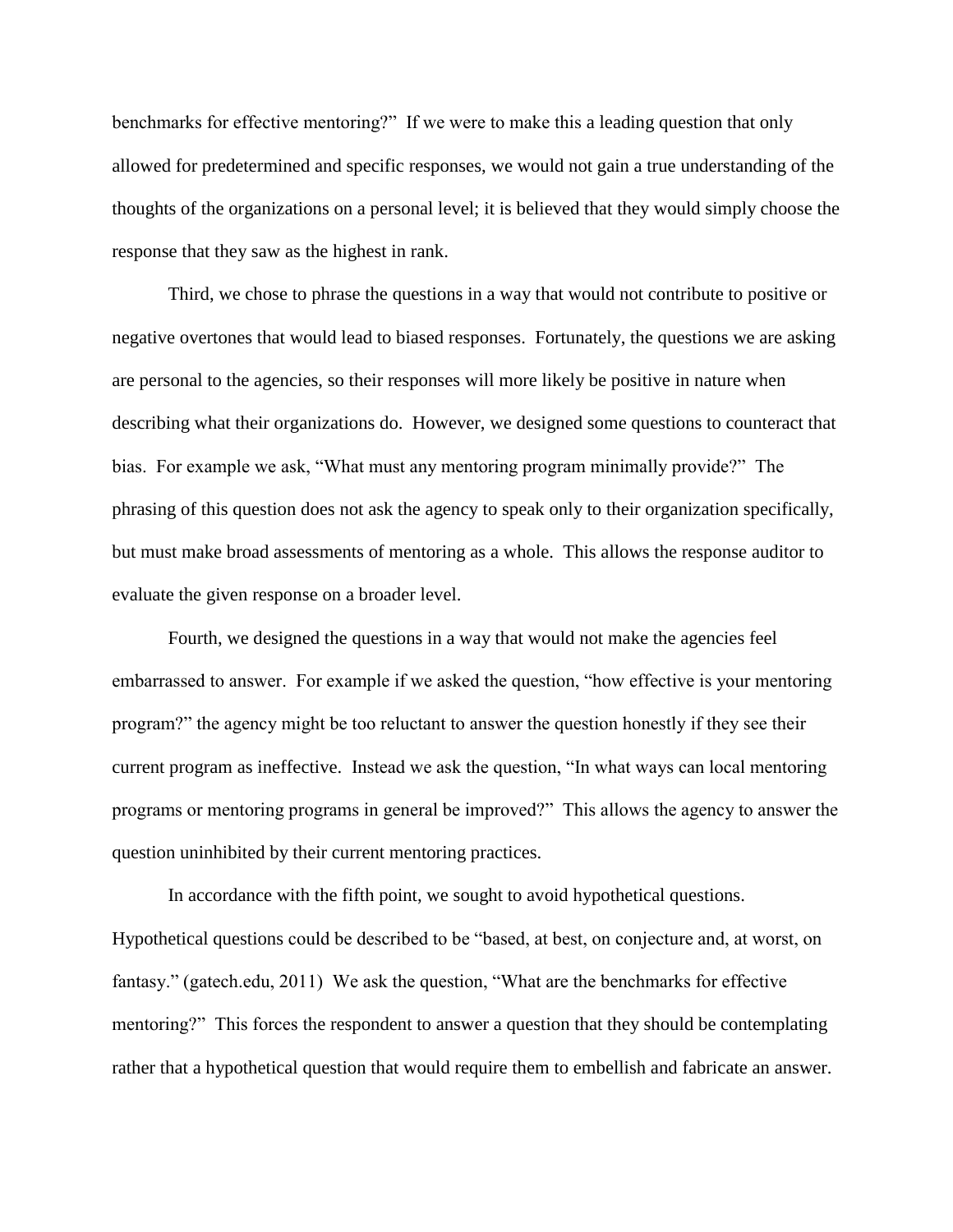Although they could embellish on what they believe to be effective benchmarks, the question is grounded enough to require a response that is consistent with what they see as general practices in the field.

Finally, we looked to avoid "prestige bias." This type of bias promotes an agency to answer a question in a way that would make them feel unnecessarily better about their current condition. We looked to design all of the questions to inhibit the proverbial "tooting of one's own horn." However, even when the question is worded carefully, if it is open ended, there is room for the agencies to aggrandize without being lead to do so.

The intention of this particular survey is better understand what is currently being done in mentoring programs across the valley. We also, through carefully worded questions, try to institute the ability to rate the programs that choose to complete the survey through their own personal descriptions of what a mentoring program should consist of and provide. The ultimate desire of our survey was to identify, evaluate and define "best practices" among the respondents to gain a better understanding of the scope of desired performance among mentoring programs in Southern Nevada.

Our survey is 18 questions spread over two pages and was developed to be coded and analyzed in thirds. The first third was to garner data about groups' demographics, the next section aimed to determine programming practices, and the final third aimed to learn about the groups' opinions and views on mentoring both within and without their organizations.

Questions one through nine of the survey were deliberately written to be answered with short responses that will allow the survey's collectors and analyzers to code the responses. The questions ask about numbers, e.g. what ages of youth the group mentors, how many mentors the group has, or how long a group has been providing mentoring. Some of the other data acquired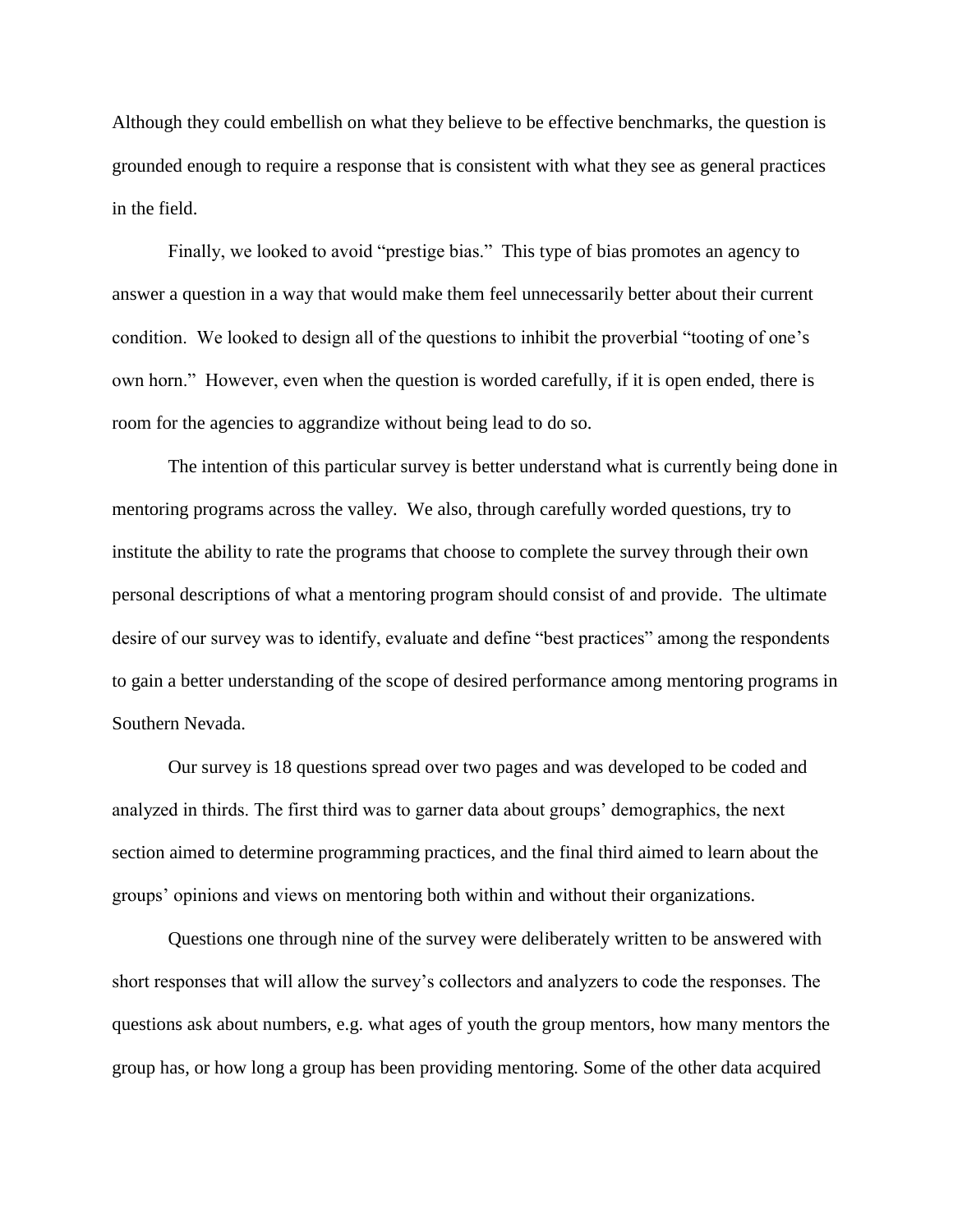from these first nine questions will be answered yes or no; i.e. are research and background checks required for mentors, and is certification a part of their mentoring program(s). Also learned will be the group's other sources of funding. The first nine questions seek answers that will give us the opportunity to furnish a quick snapshot of the group and eventually an brief statistical view of the particular agency.

The middle section, questions 10 through 13 is the programming section. These questions seek to identify what types of mentoring are currently being offered in the Las Vegas Valley, and what types of mentoring are desired in the future. These questions will not only help us gauge the meter of mentoring in Southern Nevada, but also understand the ambitions of programs and the limits of growth.

The final section of our survey is the thrust of the questionnaire, the information it gathers will be the driving force of mentoring criterion development. While only five questions, this third will gather qualitative responses that will shed light on each organization's idealistic views of mentoring. Instructions for this section asked respondents to: "Please answer the next questions honestly and in accordance with your organization's vision." The instructions were worded this way purposefully to guide respondents away from current programming and enable them to answer as they would like to see their programs if unhindered by fiscal constraints. We ask what must be done to ensure optimal production from a mentoring program shortly after we inquire what must minimally occur in any mentoring program. We also mix in queries about benchmarks, while raising a question about opinions on improving mentoring locally. The final question, we believe, is the most important on the survey: "If **YOUR** organization were to receive funding, what are your organizations immediate and long term goals?" This question was written without veiled wording or leading phrasing, it intends to learn exactly what it asks;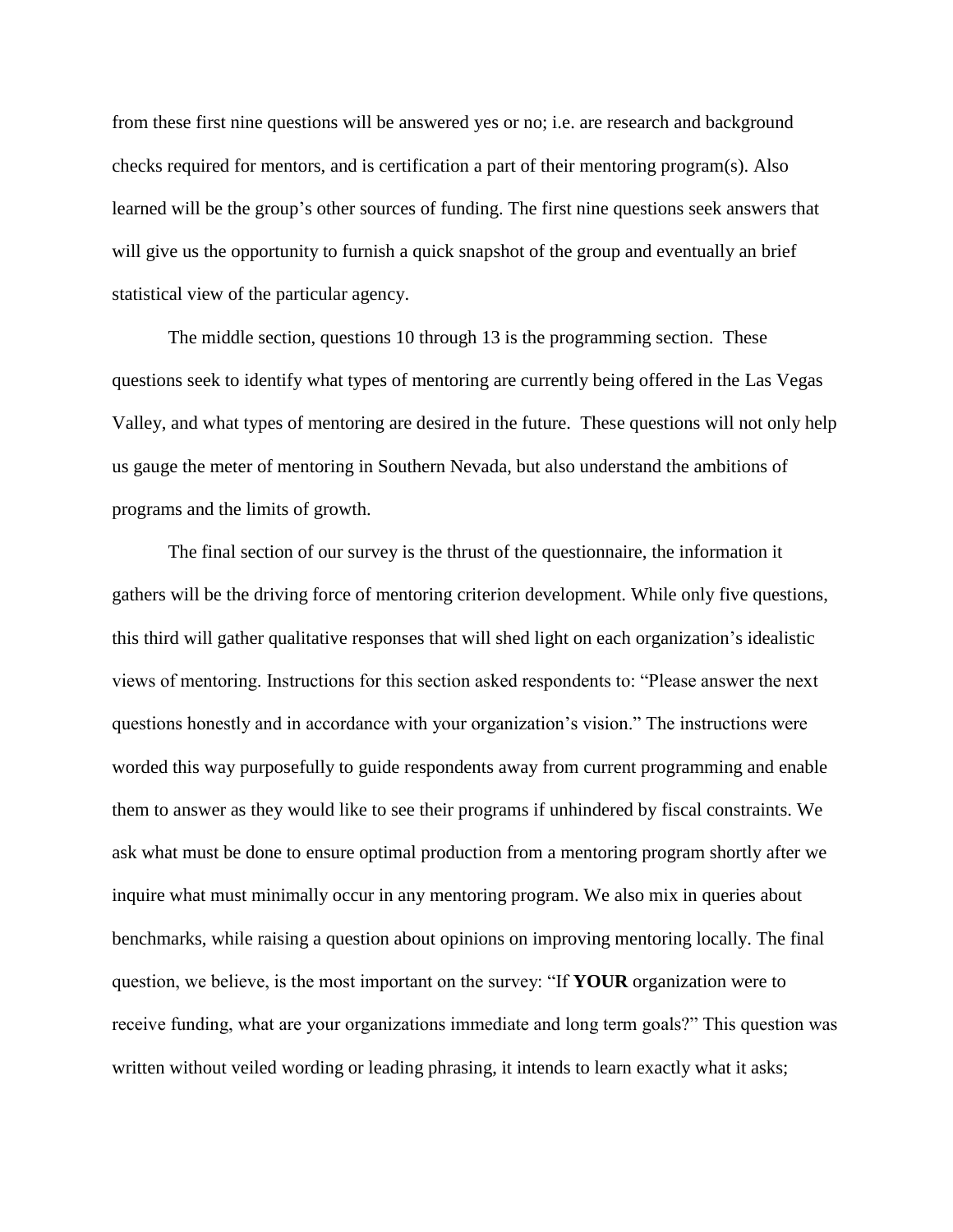otherwise stated: we aim to learn exactly what this question asks to be told. Mentoring groups will answer, describing their plans for RFL funds. Responses will indicate if their group's plans are realistic or if the group's visions/goals are out of touch. In addition to allowing a group to vocalize broad opinions on mentoring in general, the third section is questions ask their respondents about their opinions with the secondary goal to gain a "ground level" perspective as they are the ones who are mentoring (or directing the programs.) This secondary motivator will furnish insight on how to better monitor and grade mentoring programs as the five step process continues after our scholarly endeavors have ceased.

At the culmination of the survey design and creation we have sent copies to the RFL and await communication on any potential additions or questions they might have. We anticipate a positive response to our efforts. The administration of the survey by future M.P.A. students will yield results that will provide the SNRPC with the information needed to properly distribute funds (when once again available.) The results will allow the SNRPC to establish a policy on what it is to be a legitimate mentoring program and establish criteria for doing so that will work within the SNRPC's overarching mission statement.